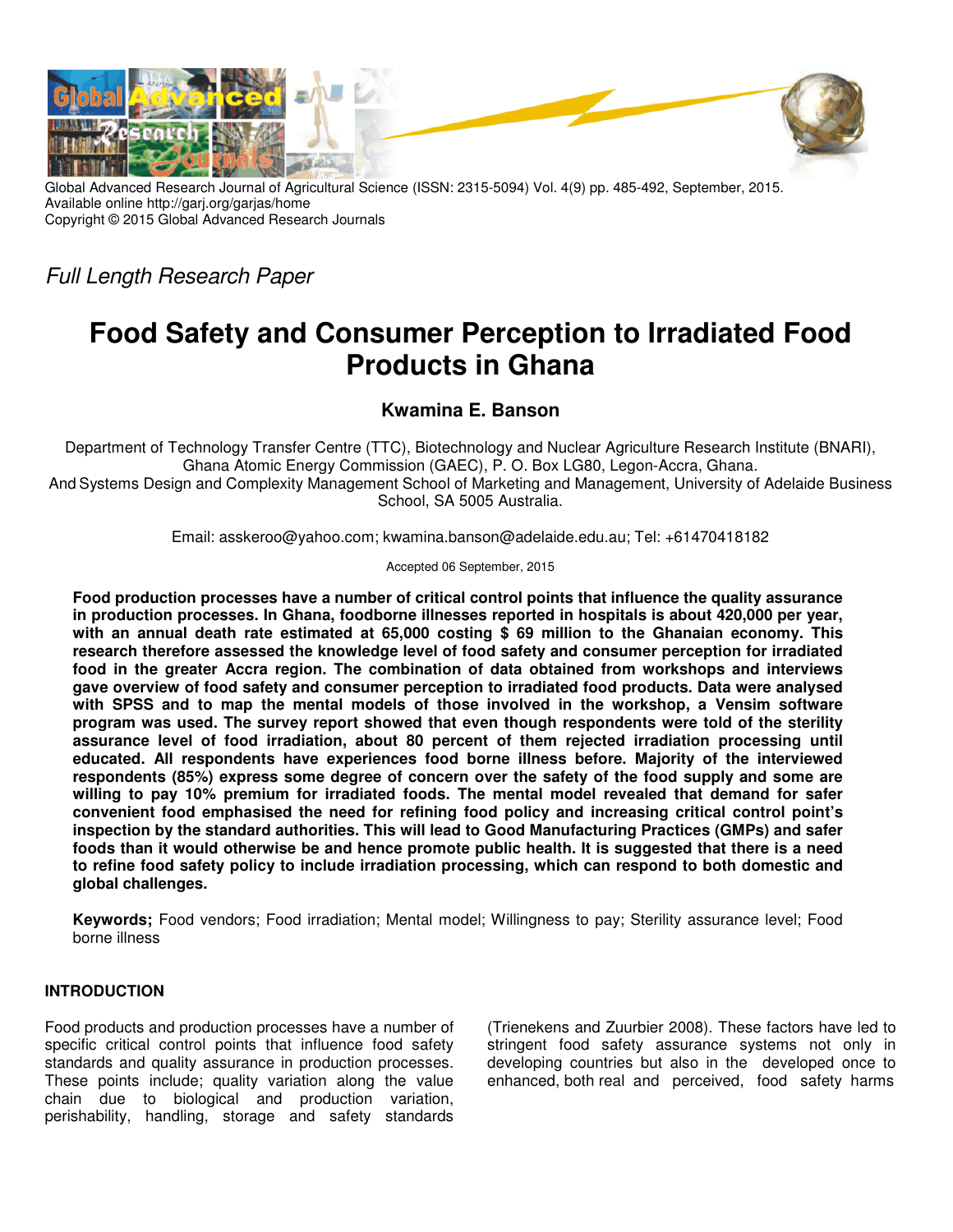(Henson and Caswell 1999). This is happening through alterations in both international (stringent quality standards certification) and national(direct regulation and product liability) quality control systems(Henson and Caswell 1999). National safety control systems, standards, and certification programs are responding to higher consumer requirements, needs for safety controls throughout the vertical chain of distribution, and changes in regulatory and tort liability requirements. Access to export markets may be limited where producers are not able to comply with international food safety requirements (for example FAO/WHO Codex) and those of importing countries. The traditional food control systems in most African countries do not provide the concerned agencies with a clear mandate and authority to prevent food safety problems(FAO 2005). Besides, food legislation that is in line with international requirements (Codex) is lacking in many African countries and the existing food legislation is outdated and inadequate as shown in Table 1, and can be found in various statutes and codes, creating an evitable confusion among food control enforcement agents, producers and distributors and food vendors.

These have resulted in insufficient consumer protection against fraudulent practices and contaminated food products, leading to the importation and domestic production of substandard food items (Wagacha and Muthomi 2008; Bankole and Adebanjo 2004; Meng et al. 2014).

In Ghana, foodborne illnesses reported in hospitals is about 420,000 per year, with an annual death rate estimated at 65,000 costing \$ 69 million to the Ghanaian economy (Esena and Owusu 2013; FDA 2014).Food production and retailing in Ghana has become very complex involving an estimated 60,000 street food vendors in the Greater Accra Region alone (WHO 2006). Various stage of food production may allow routes of exposure, meaning that pathogen control is critical in the "farm and kitchen to fork" food production continuum (Ayeh-Kumi et al. 2009).Concerns over food safety challenges have been worsened by the increasing urbanisation exposing consumer health, particularly the urban strangers to the risk of food safety issues if not addressed. The outbreaks of E. coli O157, and the extensive use of artificial chemicals in food manufacturing have severely undermined the confidence of Ghanaians and expatriate respondents, not only in street food vendors, but in the restaurants in general (Kimmons 1999; Lyon and Porter 2010).

There is a need to define a standardised food safety regulation, which can responds to both global and national challenges(Banson 2014). Access to information on international food standards is considered difficult for many individuals and organisations in sub-Saharan Africa (FAO 2005).

Reducing the risk of foodborne pathogens in foods is especially important to children and people with compromised immune systems, such as the elderly, patients and expatriate. Thermal pasteurization of liquid foods is well established and satisfactory as a decontamination treatment however it does not suit solid foods and dry ingredients well. Chemical decontaminations have problem with residues and environmental pollution. Food (liquid, solid or powered) irradiation been studied extensively for more than 50 years and has been proven safe and effective reducing the risk of food borne illnesses (NCBA 2002; Farkas 1998; Radomyski et al. 1994). Food irradiation is the process of exposing food to controlled amount of ionising energy to decontaminate food by killing harmful bacteria and other organisms, and to extend shelflife (Mossel and Drake 1990; Farkas 2006; Banson 2015).Food irradiation is one of the effective methods of reducing the risk of food poisoning and preserve foods as long as the package remains intact without detriment to health and with minimal or no effect on nutritional quality (Farkas 1998). However, respondents and food processors have given less concern to food irradiation technology than other food processing methods in Ghana. Applications to different foods, such as meats, seafood and vegetables, have been recommended to improve microbiological safety and reduce spoilage or sprouting (Mossel and Drake 1990; Farkas 1998). According to EFSA (2011) and Kume et al. (2009), the quantity of food irradiated in 2005 around the world was 405,000 tonnes and comprised 186000 tonnes (46%) for disinfection of spices and dry vegetables, 82000 tonnes (20%) for disinfection of grains and fruits, 32000 tonnes (8%) for decontamination of meat and fish, 88000 tonnes (22%) for sprout inhibition of garlic and potato, and 17000 tonnes (4%) of the food items that included health foods, mushroom and honey among others.

Irradiation increases the sterility assurance level to 10-  $6$ compared to 10- $3$ conventional methods for food decontamination (Saleh et al. 1988). Since 1970, The Ghana Atomic Energy Commission (GAEC) through the Biotechnology and Nuclear Agriculture Research Institute (BNARI) begun a full scale commercialization in the area of food irradiation processing (Abraham Adu-Gyamfi et al. 2011; Banson 2015).

The Food and Drugs Authority (FDA) of Ghana whose mandate is to provide Ghanaians with the right to quality and safe food in collaboration with the GAEC/BNARI can define a new standardised food safety regulation process for foods vendors and restaurants before they are allowed on the market. The new standardised food safety regulation can set out specific food handling protocols in relation to receipt, storage, processing, display, packaging, transportation, disposal and recall of food. Other requirements will be to provide training related to the skills and knowledge of food handlers and their supervisors, the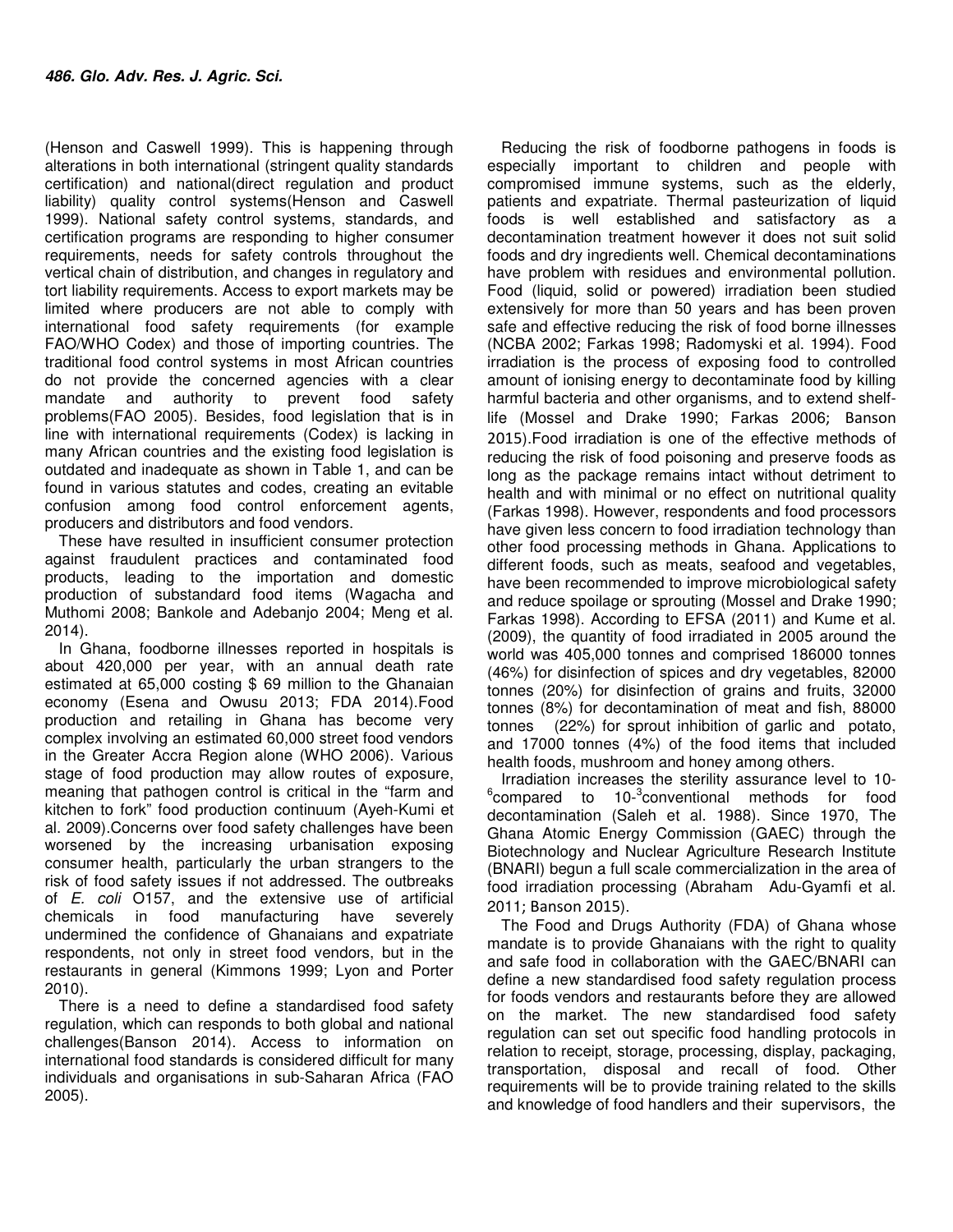|                | <b>Country</b>         | Legislation                                                                                                                                                                                                    | Ministries, Departments and Agencies involved in<br>enforcement and monitoring* |
|----------------|------------------------|----------------------------------------------------------------------------------------------------------------------------------------------------------------------------------------------------------------|---------------------------------------------------------------------------------|
| $\mathbf{1}$   | <b>Benin</b>           | 84-009.<br><b>Basic</b><br>Law<br>Law<br>governing the control of staple<br>food                                                                                                                               | Ministry of Agriculture                                                         |
|                |                        | Regulations on food imports and<br>exports,<br>Street food,<br>food<br>hygiene and labelling                                                                                                                   | Ministry of Health and Food, Applied Nutrition Directorate                      |
|                |                        |                                                                                                                                                                                                                |                                                                                 |
| $\overline{c}$ | <b>Burkina</b><br>Faso | Food Hygiene Law 23-94/ ADP                                                                                                                                                                                    | Standardization & Quality Promotion Dir. & National<br>Public Health Lab        |
|                |                        | Law no. 022-2005/AN regarding<br>a Code on public Health<br>Decree nº 2003-670 on the<br>establishment of a<br>general<br>cooperation framework on food<br>safety<br>between<br>the<br>government/partnerships | Ministry of Health                                                              |
|                |                        | Control of Pesticide Law 041-96<br>Standards Decree 98-296                                                                                                                                                     | Ministries of Agriculture and Health                                            |
|                |                        |                                                                                                                                                                                                                |                                                                                 |
| 3              | Ghana                  | Food and Drugs Law (P.N.D.C.L.   Food and Drugs Board<br>305B, 1992)                                                                                                                                           |                                                                                 |
|                |                        | Standards<br>(N.R.C.D.<br>Decree<br>173, 1973)                                                                                                                                                                 | Ghana Standards Board                                                           |
|                |                        | General Labelling Rules, 1992<br>(L.I. No. 1541, 1992)                                                                                                                                                         | Food and Drugs Board                                                            |
|                |                        | Standards<br>Ghana<br>Board<br>Certification<br>Mark<br>Rule, Ll<br>662,1970                                                                                                                                   | Ghana Standards Board                                                           |
|                |                        | Pest and Plant Disease Act 307,<br>1965 (L.I. No. 1541, 1992)                                                                                                                                                  | Plant Protection and Regulatory Services                                        |
|                |                        | Pesticides Act 528, 1997.                                                                                                                                                                                      | Ministries of Health, Food & Agriculture & Trade                                |
|                |                        |                                                                                                                                                                                                                |                                                                                 |
| 4              | Mali                   | Decree<br>n°01-175/pm-rm<br>on<br>capacity building against poverty                                                                                                                                            | Ministry of Agriculture, Ministries of Heath, Trade                             |
|                |                        | Decree n°00-183/p-rm on the                                                                                                                                                                                    | Ministry of Public Health                                                       |

 **Table 1:** Basic Food Legislation and Enabling Regulations

health and hygiene of food handlers, and the cleaning, sanitising and maintenance of the food premises and equipment within the premises. If complied with, these requirements will ensure that food does not become unsafe or unsuitable.

Source: adapted from (FAO 2005)

ruling of the public services of the water for respondents

The estimated 60 000 street food vendors in Accra have a combined annual turnover of US\$ 100 million and a profit of 24 million (WHO 2006). These vendors provide cheap meals and the only chance of a square meal for thousands

of Ghanaian citizens. However, salads, re-heated soups and sauces, and dishes served with bare hands contained high levels of potentially dangerous enteric bacteria. Street foods are of growing importance in developing countries across the world and they assure the food security of the poor, provide employment and service the tourist trade by providing traditional foods. Street food vendors are considered a useful segment of the economy; however there is a big problem about consumer awareness. Food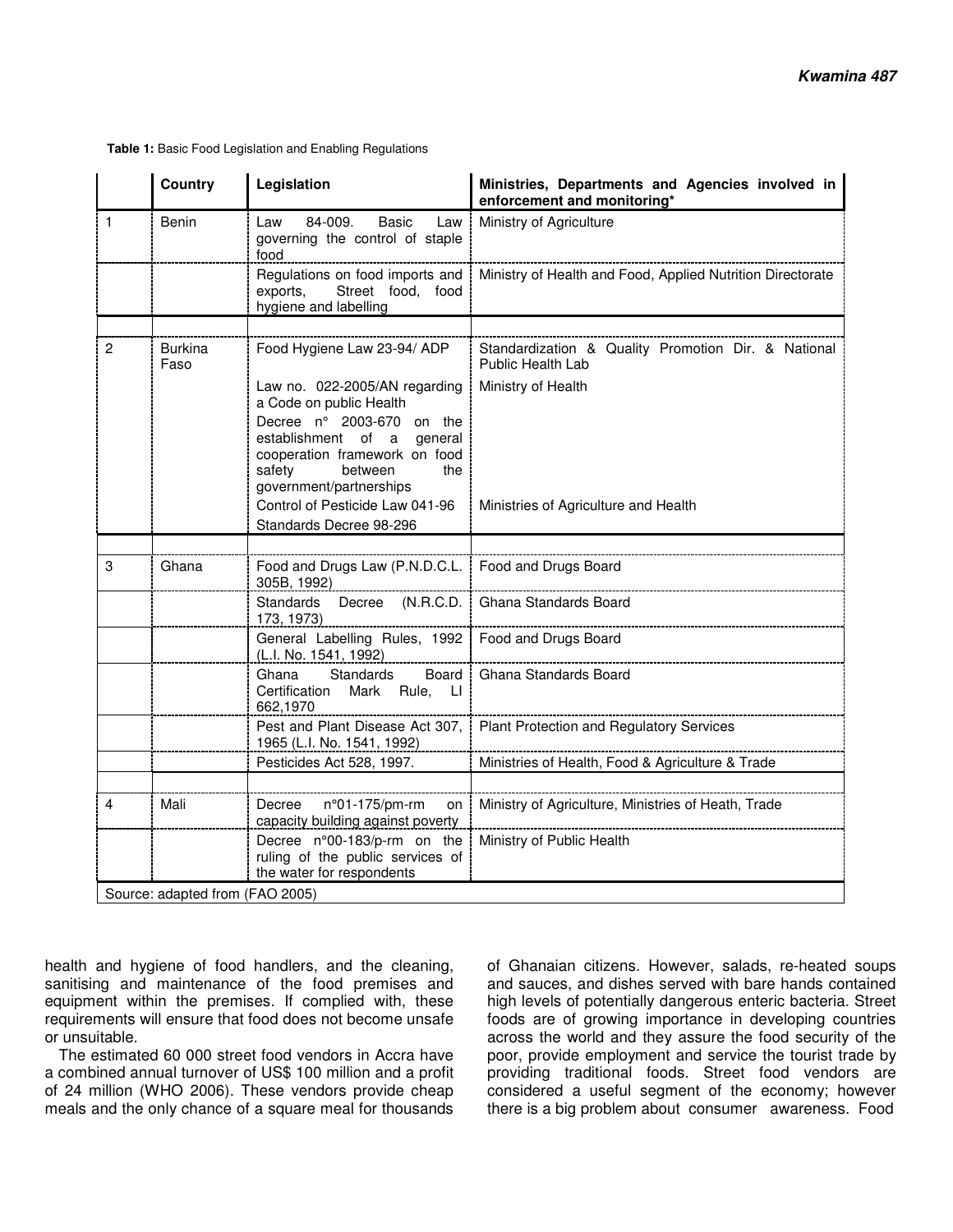vendors usually have minimal or no formal education, and mostly untrained in food hygiene or sanitation and worked under insanitary conditions. In 2006, the Government of Ghana spent 17M US Dollars for the treatment of foodborne illnesses in Ghana(FDA 2014).

Ghana needs to develop and adopt irradiation technology to decontaminate food as a way of ensuring total food safety management in the Ghanaian food supply chain. This research was therefore conducted to assess the knowledge level of food safety and consumer perception for irradiated food in the greater Accra region of Ghana.

# **METHODOLOGY**

## **Study area and sampling procedure**

The combination of data obtained from workshops, literature review, and interviews and through the administration of questionnaire gave overview of food safety and consumer perception of irradiated food products in Ghana. Data collection was conducted by the Technology Transfer Centre (TTC) of BNARI in the process of creating a marketing strategy for the Radiation Technology Centre (RTC) of Ghana Atomic Energy Commission (GAEC) in 2011, 2012 and 2013 with relevant stakeholders. A multi-stage stratified sampling procedure was used to select sampling units. In the workshop (2011), purposive sampling was used to select potential group of respondent whom irradiation technology will be of relevance used to them. This involved respondents from major hospitals, agricultural industries, the pharmaceutical industries and food processing industries. Random sampling was used in the questionnaire administration, within the Greater Accra regions of Ghana and covered three Metropolitan Assembly, namely Accra, Adenta and Tema in 2012 to 2013 covering the major concentrated food vendor areas to draw a sample of 110 respondents.

The questionnaire began with introductory to the purpose of the research as to determine the attitudes of Ghanaians towards food irradiation processing, which has high sterility assurance level compared to other food processing technologies used to eliminate pathogens from foods in many countries such as European Community, USA, and Canada, and the Soviet Union. The questionnaire starts with asking for some general information like age, whether respondent had had any education in food safety and also experience any food poisoning before, frequency of food type purchased from vendors, and sources of food contaminations. After asking about concerns on food safety issues, a question was asked whether they were aware of food irradiation and the sources of the information. This was followed by asking whether they find irradiation safe or not; and if they want food irradiation be commercially

practiced. Next, the following information was given: ''raw red meat and poultry products may contain pathogenic micro organisms. These food products can cause diseases if not properly cooked. Irradiation can eliminate these pathogens from raw red meat and poultry products''. They were then asked whether they would purchase irradiated food. Next, they were asked if they would purchase irradiated products produced by companies they trusted. Finally, respondents were asked if they would purchase irradiated foods at 10% higher premium compared to unirradiated foods or never purchase at all. They had the option to indicate more than one price level in this question.

# **Evaluation of the questionnaire**

Data from 110 completed questionnaires were coded and entered into an SPSS worksheet and analysed. Casual Loop Diagrams (CLD) were used to map the mental models of those involved in the workshop into a systems structure using the Vensim software program (Ventana Systems UK 2002). Mental models are used to develop an understanding of what a system looks like (Banson et al 2015). Causal loop diagrams (CLD) are useful tool for integrating and interpreting the mental models of stakeholders (Kwamina E Banson et al. 2014). The purpose of this model is to give understanding of the direct and indirect feedback loops to enhance effective policy formulation and utilization of irradiation processing as a safety protocol in the food systems in Ghana. This will allow the Food and Drugs Authority of Ghana and the GAEC to put in measures to mitigate the challenges of food safety and identify business opportunities that directly or indirectly will improve the overall public food safety. It is also important to note that 'capacity building' and awareness creation was an integral part of all the steps of data collection.

## **RESULTS AND DISCUSSIONS**

## **Consumer Perception towards Food Safety**

The data analysis revealed that participants involved included 25 passenger drivers, 15 unemployed household members, 20 food vendors, 30 shop keepers in the study vicinity, and 20 students within the Greater Accra region of Ghana (Table 2). The sampled population is relatively young. The age of these interviewed participant's ranges from 22 to 65 years. Approximately 80% of them are 20 and 44 years, 13% are from 45 to 49, and 6 percent are 50 years and above with a median age of all participants as 37 years.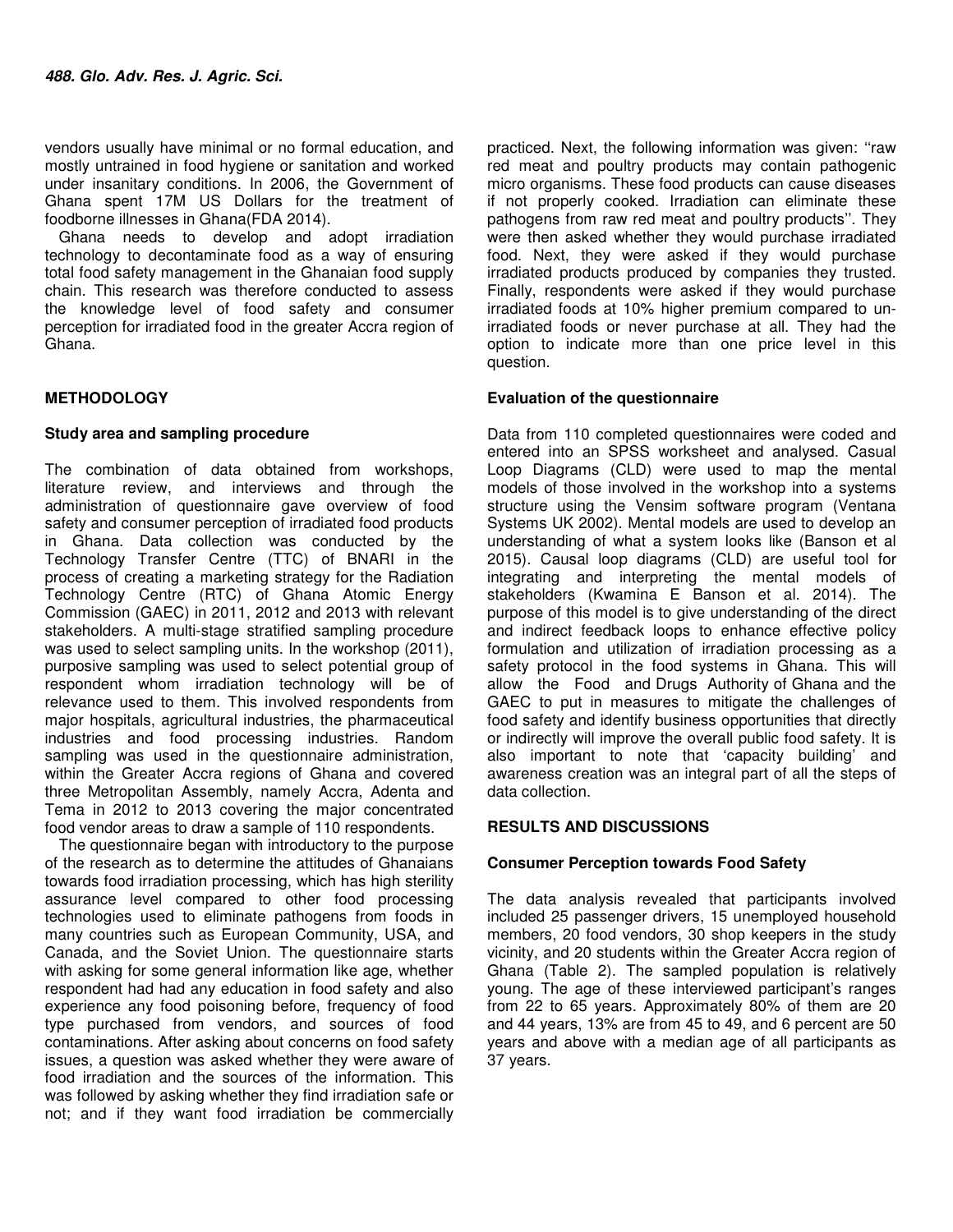#### **Table 2: Categories of Respondents**

| <b>Producers</b>             | Number | Percentage |
|------------------------------|--------|------------|
| Passenger drivers            | 25     | 22.73      |
| Unemployed household members | 15     | 13.64      |
| Food vendors                 | 20     | 18.18      |
| Shop keepers                 | 30     | 27.27      |
| students                     | 20     | 18.18      |

The survey report showed that even though respondents were told of the sterility assurance level of food irradiation, about 80 percent of reject irradiation processing until educated. It should be noted however that research have revealed that the attitude of respondents towards irradiation technology is due largely to their understanding and knowledge of the radiation process(Wilcock et al. 2004). The studies demonstrated that a high percentage (95%) of respondents are willing to buy, and prefer, irradiated foods after provided with scientific information(Bruhn et al. 1986; Gunes and Deniz Tekin 2006).

## **Consumer experience with food-borne illness**

High microbial loads have always been a concern when it comes to public retail outlets for food such as "Waakye" macronni, rice, and boiled yam with associated sources(Adu‐Gyamfi and Nketsia‐Tabiri 2008; A Adu-Gyamfi and Nketsia-Tabiri 2008). All interviewed respondents who have purchased convenient foods from food vendors and some restaurants have experiences food borne illness such as diarrhoea, cholera, dizziness etc. However, 10% of these groups have stopped patronising vendor food for fear of experiencing food borne illness again.

10 percent of the respondents mostly students have significantly higher attitudes toward food safety than other respondents with minimal primary or secondary education  $(P \le 0.05)$ . Those within the age group of 45 and above rely on wife or family meals and sometimes carry packaged food to their work places. However they complained that, they are not exonerated from food borne illness as a result of lack or unreliable refrigeration due to frequent electricity cut-off and un-stabilized voltage couple with high tropical temperatures which promote rapid microbial proliferation(Adu‐Gyamfi and Nketsia‐Tabiri 2008).

The Studies suggest that most respondents (78%) were not confident that the food they purchased was safe to eat. However, the largest group (60%) of respondents considered processing and preparation of foods the entry point of contamination and therefore the greatest threat to food safety(Bryan 1992). While others spoilage (22%) and

freshness as a result of expiration dates of food (18%) as threats.

## **Willingness to purchase irradiated foods**

Bacterial proliferation pose a greater challenge to food safety because potentially harmful micro organisms have the ability either to grow rapidly from very low numbers in food or to proliferate in the human body once ingested (Akinbode et al. 2011). The results on a Likert Scale about the level of food safety concern of respondents averaged 9.80 on a scale of 1–10, where 10 were interpreted as "very important". Majority of the interviewed respondents (85%) express high degree of concern over the supply of safer food and some are willing to pay 10% premium for foods that are irradiated and proven safe. According to Shin et al. (1992)respondents are willing to pay an additional 55 cents to eliminate salmonella for any type of meal that might be contaminated while others are willing to pay an additional 81 cents more for pesticide-free produce if standards can be assured.25% of respondents mostly aged 45 and above also expressed concern about the extensive use of pesticides and chemical fertilizers in vegetables food production and this have severely undermined the confidence not only in fresh foods, but also concern about the presence of pesticide residues in foods (Ntow et al. 2006; Brewer et al. 1994; Banson 2014).

GMO food production is currently under trials in Ghana; however, consumer acceptance of foods produced through GMO remains an important yet controversial issue in Ghana in the presence of GMO antagonist(Alhassan and Adekunle 2014).

## **Casual Loop Diagrams (CLD) of Food irradiation system**

Food irradiation appears to be gaining exporters acceptance in Ghana (Ferrier 2010), but it is slow to gain support within the local food retail industries. The study revealed that many respondents have misconceptions about irradiation technology in the sense that irradiation could make the food radioactive as portray by the news media on harmful effects of radioactive leakages (Mossel and Drake 1990; Brewer et al. 1994). Interestingly, when respondents were given information on the irradiation process during the study and later asked if they will try irradiated products, as in vendor and restaurant food safety protocols, they were much more likely to accept this technology. Irradiation is a means that accompanies Good Manufacturing Practices (GMPs) and recommended as a safe and effective food processing method that has the capacity to eliminate pathogens from already packaged meals (Adu‐Gyamfi and Nketsia‐Tabiri 2008; Wilcock et al. 2004; Banson 2015). During the workshop organised by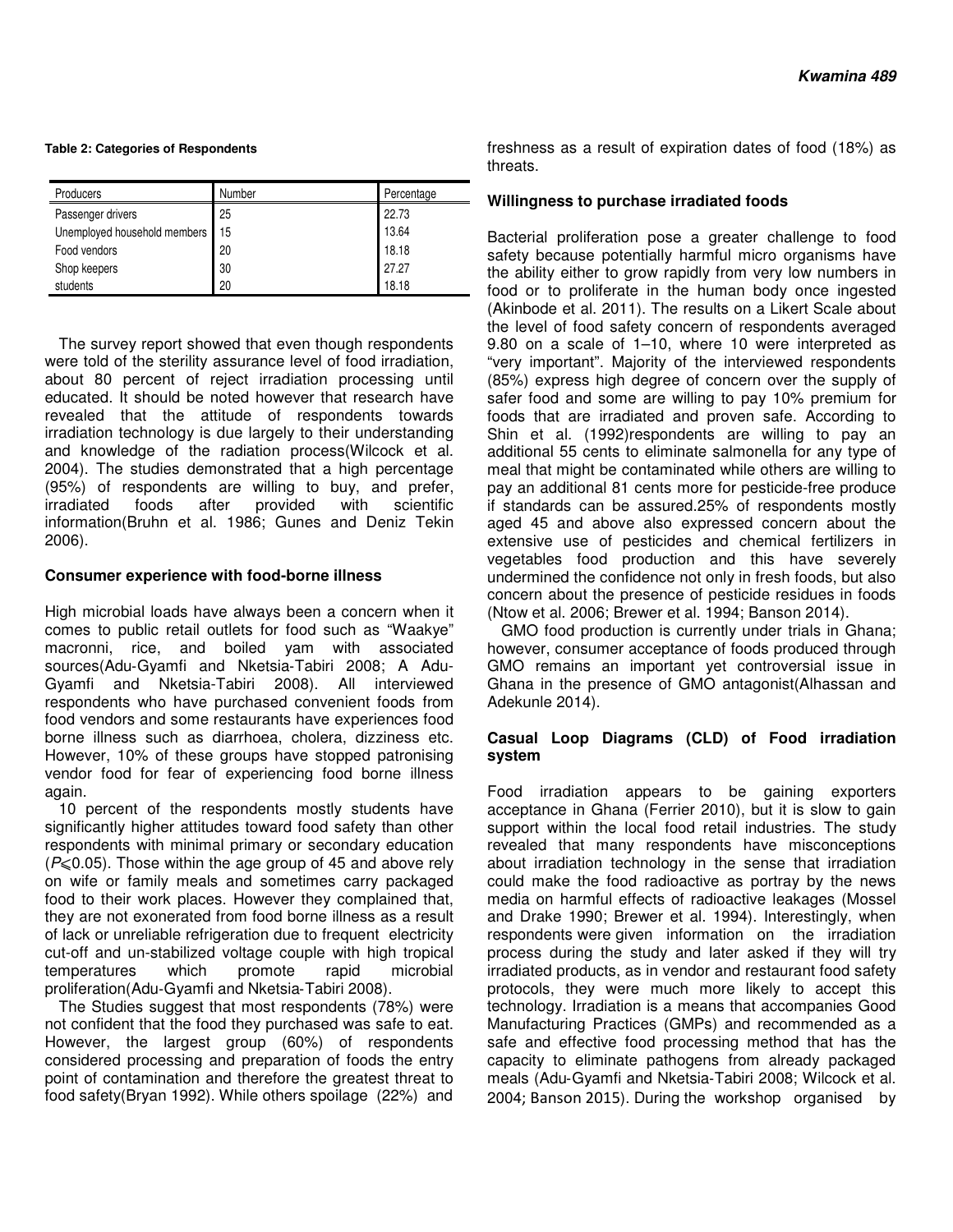

 **Figure 1:** Mental model of food safety systems and control

GAEC/BNARI, among 75 participants across the Greater Accra Region of Ghana, the mental model of individuals and organization's concerning the food safety systems and irradiation were constructed as shown in Figure 1.

The empirical model and its application are framed in the context of systems thinking using the CLDs models for managing complex systems (Banson et al. 2015; Sun et al. 2014). Irradiation are apply to different foods, such as meats, seafood and vegetables, packaged convenience foods and have been recommended to improve microbiological safety and reduce spoilage or sprouting (Wilcock et al. 2004; Mossel and Drake 1990).Respondents indicated in focus group discussions that the most important information on food irradiation was the safety and wholesomeness of irradiated food, the effectiveness of the process to destroy bacteria and decontaminate foods.

Figure 1 has 6 reinforcing loops and 3 balancing loops. The signs O & S on the arrow heads have a special meaning (Banson and Egyir-Yawson 2014; Kwamina E Banson et al. 2014; Kwamina Ewur Banson et al. 2014; Nguyen and Bosch 2013). The sign "S" means that a change in one variable has an effect in the same direction on the other. Thus demand for safer convenient food emphasised the need for refining food policy and increasing critical control point's inspection by the standard authorities. This result in increased GMPs and safer foods than it would otherwise be and hence promote public health (Figure. 1). The sign O means that a change in one causes a change in the opposite direction in the other. Public health tends to reduce prioritised government funds

to curb food borne illnesses (Figure. 1)(Wegener et al. 2003; Organization 1995).

For example starting with the demand for safer convenient foods as illustrated in Figure 1, and tracing the effect through all the elements of the loop to public health through the red-line back to demand for safer convenient foods is call reinforcing loop "R1". It is a reinforcing loop "R" because it reinforces the original dynamic; "demands for safer convenient foods". A reinforcing loop tends to cause exponential growth in all variables in the loop. A positive reinforcement involves the addition of a reinforcing stimulus following a behaviour that makes it more likely that the behaviour will occur again in the future(Banson and Egyir-Yawson 2014; Banson et el. 2015).

Balancing loops tend to be self-regulating. Balancing feedback loops, or negative feedback loops, are circles of cause and effect that counter a change with a push in the opposite direction. The harder the push, the harder the system pushes back. Balancing feedback loops bring stability or stubbornness to a system (depending on how it is perceived), so they are essential and pervasive. From Figure 1, demand for safer convenient foods will put pressure on standard authorities to check and inspect critical control points, which will ensure GMPs and safer foods than will otherwise be. This will promote public health and reduced prioritised government funds to curb food borne illness and promote public awareness and education. This will later lead to relaxation in law enforcement by the standard authorities and lead to illegal operation and outbreak of food borne illnesses: balancing the initial increase in demands for safer convenient foods.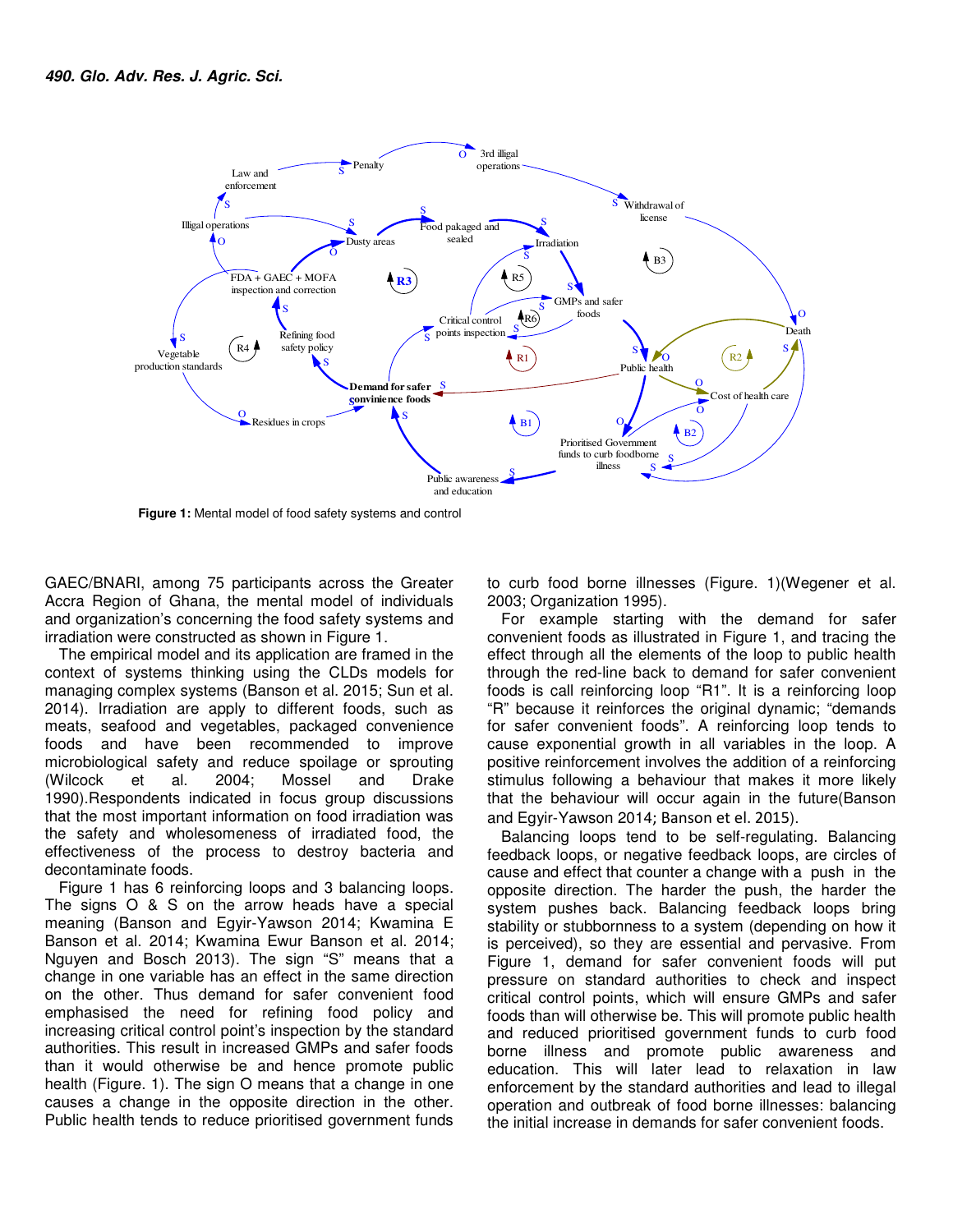Figure 1 also illustrates that, standard authorities such as FDA, GAEC and MOFA can co-ordinate their activities. Thus MOFA in co-ordination with FDA can design vegetable production policy to ensure standardised and safe vegetables without chemical residues. Access to information on international food standards was considered difficult for many individuals and organisations in sub-Saharan Africa (Henson and Loader 2001; FAO 2005). FDA in co-ordination with the GAEC can design food production and safety protocols which will ensure that food prepared in dusty areas are well package and irradiated to promote GMPs and safer foods in Ghana. These will reduce food borne illness and death and promote public health.

## **CONCLUSION**

The studies revealed that, after respondents were educated about irradiation processing as a means to decontaminate and promote food safety, a high percentage of them reverted and suggested irradiation to be among the standard requirement by the Food and Drug Authority (FDA) to protect people from food safety challenges. Thus, there is a role for the Ghana Atomic Energy commission in collaboration with the Food and Drug Board of Ghana to educate the general public on the safeties and wholesomeness of irradiated food to ensure informed and rational decisions about utilization and consumption of irradiated food.

It is suggested that there is a need to refine food safety policy, which can respond to both domestic and global challenges. Sensitisation of consumers and food handlers about food safety is important. The informal food processing sector (for example, street food vendors) should receive specific attention with respect to legislation since it provides a significant proportion of food consumed in many of regions of Ghana. Coordination between local authorities and food standards and regulatory bodies was considered necessary. In support of the required regulatory framework, it is important to ensure that national staffs are trained and that their working conditions are sufficient to reduce the risk of bribery.

Irradiation technology can be used by food vendors and restaurants, processing industries (such as Nestle, Tema Food Cannery, Uniliver Ghana Ltd., and Cocoa Processing Company), pharmaceutical industries, hospitals, agricultural institutions (seed companies and veterinary clinics), and beverage companies among others.

## **ACKNOWLEDGMENTS**

The corresponding author would like to take this opportunity to express a very sincere thanks and appreciation to the team at the Radiation Technology centre (RTC), of the Biotechnology and Nuclear Agriculture Research Institute (BNARI) who helped to make this study successful. My gratitude also goes to the former Director of BNARI Prof. Josephine Nketsia-Tabiri, and all the respondents for their support. In the latter category I am particularly grateful to my parent and family members for their love and support.

#### **REFERENCES**

- Adu-Gyamfi A, Banson KE, Nketsia-Tabiri J ( 2011). Challenges to Implementation of New and Emerging Technologies: The Case of the Utilization of Ionizing Radiation. Paper presented at the International Conference on "Creating and Sustaining Globally Competitive Businesses: Challenges For Developing Economies, Trinidad
- Adu-Gyamfi A, Nketsia-Tabiri J (2008). Microbiological studies of macaroni and vegetable salads in Waakye, a local street food. Ghana Journal of Science, 47(1), 3-9.
- Adu-Gyamfi A, Nketsia-Tabiri J (2008). Elimination of bacterial isolates from jollof rice meal by irradiation and chilled storage. Journal of food safety, 28(2), 210-219.
- Akinbode S, Dipeolu A, Okuneye P (2011). Willingness to pay for street food safety in Ogun State, Nigeria. Journal of Agricultural and Food Information, 12(2), 154-166.
- Alhassan WS, Adekunle AA (2014). Does Africa Need Political Will to Overcome Impediments to GM Crop Biotechnology Applications for Agricultural Economic Growth and Development, as in the Case of Brazil, Argentina, and India? In Biotechnology in Africa (pp. 257-269): Springer.
- Ayeh-Kumi P, Quarcoo S, Kwakye-Nuako G, Kretchy J, Osafo-Kantanka A, Mortu S (2009). Prevalence of intestinal parasitic infections among food vendors in Accra, Ghana. The Journal of Tropical Medicine and Parasitology, 32(1), 1-8.
- Bankole S, Adebanjo A (2004). Mycotoxins in food in West Africa: current situation and possibilities of controlling it. African Journal of Biotechnology, 2(9), 254-263.
- Banson KE, Nguyen NC, Bosch OJ, Nguyen TV (2015). Systemic management to address the challenged facing the performance of agriculture in Africa: Case study in Ghana. SRBS2372. SYSTRES BEHAV SCI.
- Banson KE (2015). Consumer acceptance of irrigation for sterillisation: a systematic approach of medical items and food in Ghana, Int. J. Markets and Business Systems, Vol. 1, No. 1, PP. 70-92.
- Banson KE (2014). Impact and Evaluation of Innovations on Marketing of Fresh Produce: LAP LAMBERT Academic Publishing.
- Banson KE, Egyir-Yawson A (2014). Socio-economic impact of fruit flies control in mango production in Ghana, evidence from "Manya Krobo". Journal of Agricultural Science and Technology A and Journal of Agricultural Science and Technology B, 4(7).
- Banson KE, Nguyen NC, Bosch OJ, Nguyen TV (2014). A Systems Thinking Approach to Address the Complexity of Agribusiness for Sustainable Development in Africa: A Case Study in Ghana. [Research]. Systems Research and Behavioral Science, In Press(http://onlinelibrary.wiley.com/doi/10.1002/sres.2270/pdf), doi:10.1002/sres.2270.
- Brewer MS, Sprouls GK, Russon C (1994). Consumer attitudes toward food safety issues. Journal of food safety, 14(1), 63-76.
- Bruhn CM, Schutz HG, Sommer R (1986). Attitude change toward food irradiation among conventional and alternative consumers. Food technology (USA).